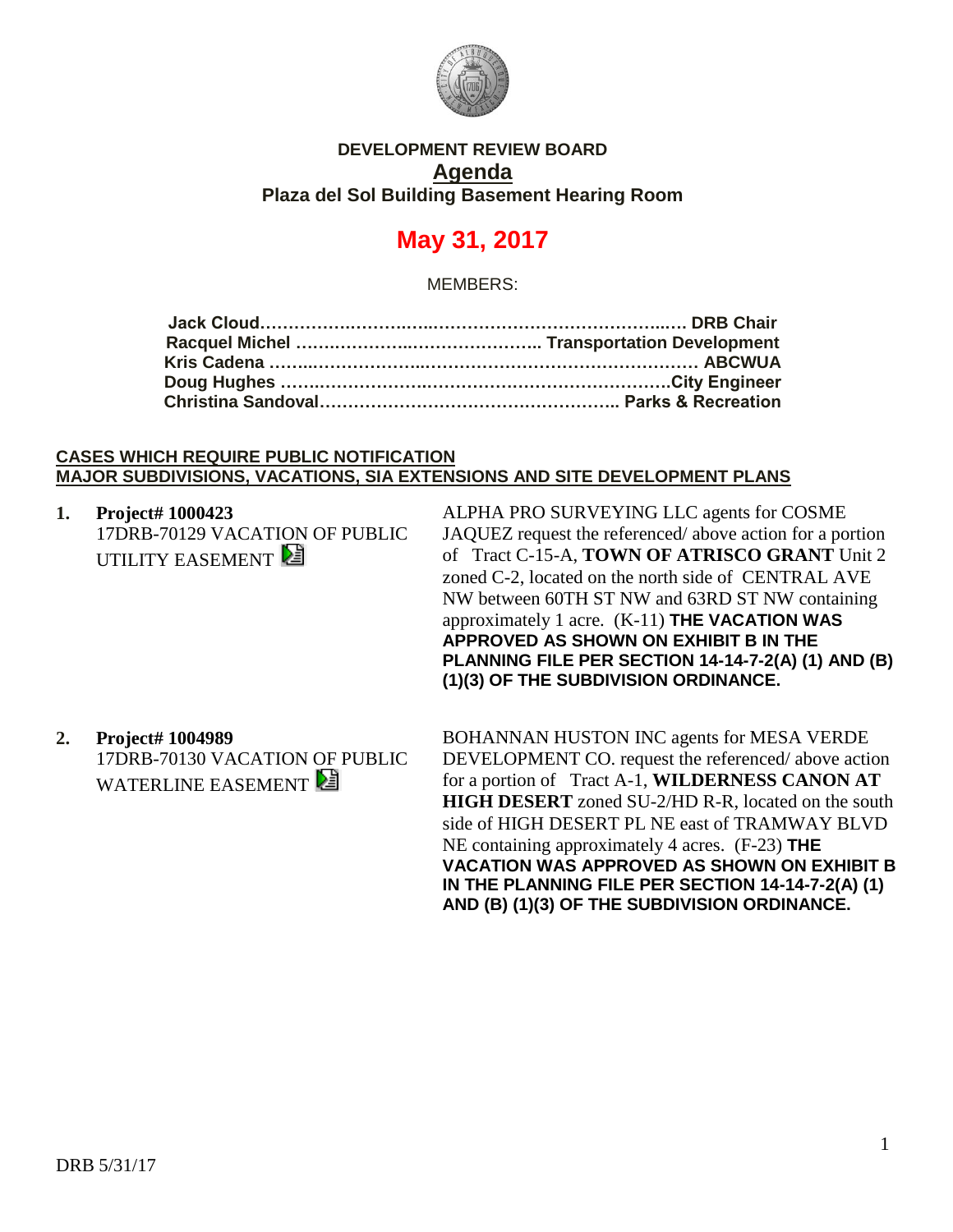**3. Project# 1007502** 17DRB-70131 VACATION OF PUBLIC WATERLINE EASEMENT

PRECISION SURVEYS INC agents for HOME DEPOT USA request the referenced/ above action for a portion of Lot M-1-B, **SEVEN BAR RANCH** zoned SU-1/ C-2, located on the northwest corner of 7 BAR LOOP NW and COTTONWOOD DR NW containing approximately 11 acres. (B-13, B-14) **THE VACATION WAS APPROVED AS SHOWN ON EXHIBIT B IN THE PLANNING FILE PER SECTION 14-14-7-2(A) (1) AND (B) (1)(3) OF THE SUBDIVISION ORDINANCE.**

**4. Project# 1000762** 17DRB-70099 SITE DEVELOPMENT PLAN FOR BUILDING PERMIT

MULLEN HELLER ARCHITECTURE agents for THR PROPERTIES request the referenced/ above action for Lot 10-A-1, Block D, **ALBUQUERQUE WEST SUBDIVISION** zoned SU-1/ PDA, located on the southwest corner of NUNZIO AVE NW and EAGLE RANCH RD NW containing approximately 1 acre. (C-12) *[deferred from 5/3/17, 5/24/17]* **THE SITE DEVELOPMENT PLAN FOR BUILDING PERMIT WAS APPROVED WITH FINAL SIGN-OFF DELEGATED TO** 

**5. Project# 1010675** 17DRB-70063 EASEMENT VACATIONS 17DRB-70064 PRELIM/ FINAL PLAT 17DRB-70069 SITE DEVELOPMENT PLAN FOR SUBDIVISION 17DRB-70070 SITE DEVELOPMENT PLAN FOR BUILDING PERMIT

SURV-TEK INC and MODULUS ARCHITECTS INC agents for PALOMAS EQUITIES LLC request the referenced/ above actions for Lots 5-A and 28-32, Block 11, **NORTH ALBUQUERQUE ACRES Tract A, Unit A,** zoned C-1/ or SU-2/RC, located on the southeast corner of PASEO DEL NORTE NE and SAN PEDRO DR NE containing approximately 6.7 acres. (D-18) *[Deferred from 3/29/17, 4/19/17, 5/3/17, 5/10/17, 5/24/17]* **DEFERRED TO 6/7/17.**

## **MINOR PLATS, FINAL (MAJOR) PLATS, AMENDED PLATS AND PLANS**

- **6. Project# 1011068** 17DRB-70148 SUBDIVISION DESIGN VARIANCE/ DPM MIN STDS 16DRB-70406 MINOR - PRELIMINARY/ FINAL PLAT APPROVAL
- **7. Project# 1011006** 17DRB-70146 MINOR - PRELIMINARY/ FINAL PLAT APPROVAL

QUEST NETWORK LLC agents for JAMIE TRUJILLO request the referenced/ above action for a portion of Lot 1, **LOS TOMASES ADDITION** zoned R-1, located on the west side of 8<sup>th</sup> ST NW between PHOENIX AVE NW and CORDOVA PL NW. (H-14)*[deferred on 11/16/16, 5/24/17]* **INDEFINITELY DEFERRED.**

JOE GRADY request(s) the above action(s) for all or a portion of Lot(s) LOT 1-P1 RIO DEL NORTE - TR 107A7B2, **TR 1 LANDS OF GRADY LOT 1-A-P1 OF RIO DEL NORTE** zoned RA-2, located on GRIEGOS BETWEEN RIO GRANDE AND PEDRONCELLI NW containing approximately .4809 acre(s). (F-13) **INDEFINITELY DEFERRED.**